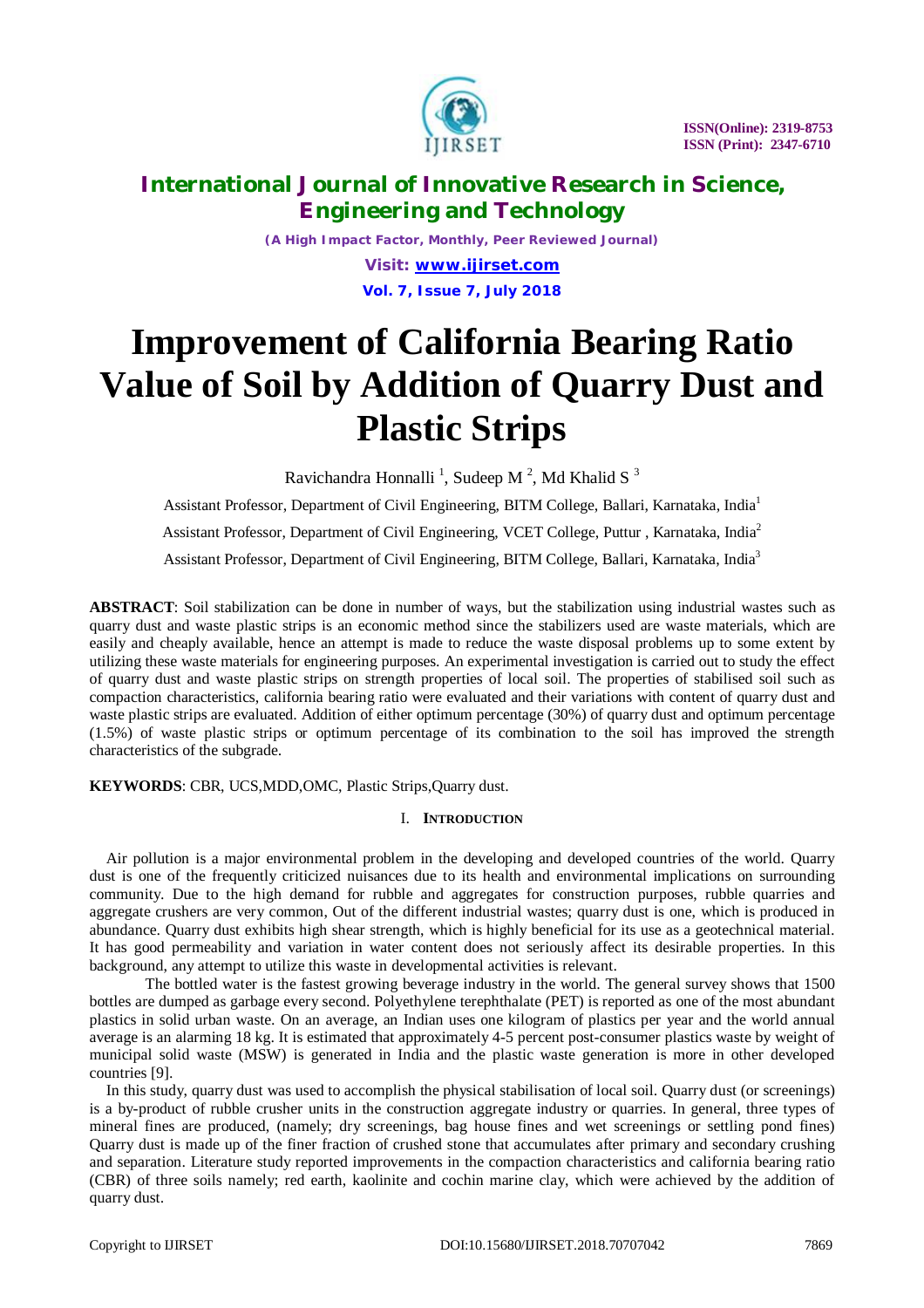

*(A High Impact Factor, Monthly, Peer Reviewed Journal)*

### *Visit: [www.ijirset.com](http://www.ijirset.com)*

### **Vol. 7, Issue 7, July 2018**

This study also presents simple way of recycling plastic water bottles in the field of civil engineering as reinforcing material. The plastic waste mixed soil behaves as reinforced soil, similar to fiber- reinforced soil. The concept of soil reinforcement has dramatically changed the function of soil as a construction material.

### II. **EXPERIMENTAL WORK**

Materials used in the study are soil, quarry dust and plastic bottle strips and the properties of those are shown in table **Table 1: Properties of soil and quarry dust used in the present study**

| <b>Properties</b>                                                | <b>Soil Values</b> | <b>Quarry dust</b> |
|------------------------------------------------------------------|--------------------|--------------------|
| Specific gravity, G                                              | 2.52               | 2.85               |
| Atterberg Limits;                                                |                    |                    |
| Liquid limit, $w_L$ (%)                                          | 46                 | NP                 |
| Plastic limit, $W_P$ (%)                                         | 26                 |                    |
| Plasticity index, $I_P$ (%)                                      | 20                 |                    |
| Compaction characteristics;                                      |                    |                    |
| Maximum dry density, $\gamma_{\text{dmax}}$ (kN/m <sup>3</sup> ) | 15.70              | 20.60              |
| Optimum moisture content, $W_{OMC}$ (%)                          | 21.10              | 12.20              |
| Grain size distribution;                                         |                    |                    |
| Sand $(\%)$                                                      | 14.50              | 91.30              |
| Silt & Clay $(\%)$                                               | 85.50              | 8.70               |
| IS classification                                                | CI                 | <b>SW</b>          |
| $CBR$ (soaked) $(\%)$                                            | 2.51               | 7.37               |

#### **Table 2. Properties of waste plastic used in the present study**

| Properties                                        | Value |
|---------------------------------------------------|-------|
| Thickness (mm)                                    |       |
| Specific gravity                                  |       |
| Density (gm/cm <sup>3</sup> ) (at $20^{\circ}$ C) |       |

There are three different size of plastic strips were used by sieving the material.

- i. Plastic strips retained between 20 mm and 10 mm size sieves designated as type I.
- ii. Plastic strips retained between 10 mm and 4.75 mm size sieves designated as type II.
- iii. Plastic strips retained between 4.75 mm and 1 mm size sieves designated as type III

### III. **EXPERIMENTAL RESULTS**

### **Effect of quarry dust on soil**

The variations in the geotechnical properties of soil are observed when different percentage of quarry dust is added to soil.

### **Compaction characteristics of soil mixed with quarry dust**

The variation in maximum dry density of soil with addition of quarry dust is shown in the figure 4.1 from the figure it is observed that with increase in percentage of quarry dust the maximum dry density (MDD) increases significantly,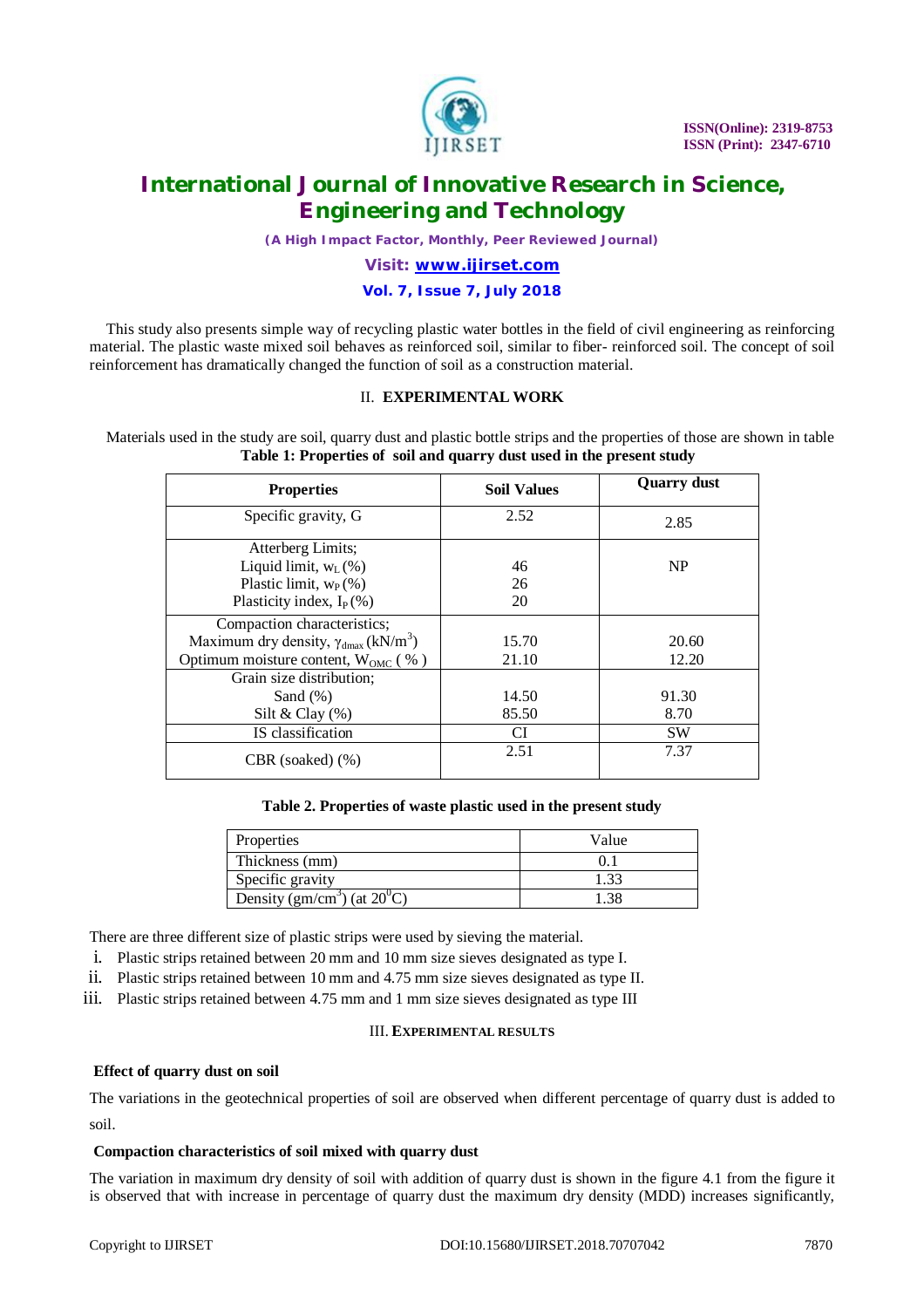

*(A High Impact Factor, Monthly, Peer Reviewed Journal)*

### *Visit: [www.ijirset.com](http://www.ijirset.com)*

### **Vol. 7, Issue 7, July 2018**

this is because of the increase in percentage of sand and high specific gravity of quarry dust. The maximum dry density of soil increased from 15.7 to 16.09, 16.87, 17.56, 18.05, 18.54 and 18.93 for the addition of quarry dust of 0%, 10%, 20%, 30%, 40%, 50% and 60% respectively. The experimental values are given in table 4.1 for addition of different percentage of quarry dust to the soil.

#### **California bearing ratio soil mixed with quarry dust**

California bearing ratio test was performed after completion of four days soaking period on soil and quarry dust mixes compacted at their OMC at a strain rate of 1.25mm/min as per IS code provisions For the quarry dust of 0%, 10%, 20%, 30%, 40%, 50% and 60% the CBR values are 2.51, 2.99, 3.39, 5.66, 7.04, 8.02 and 10.19 respectively. The variation of CBR value is shown in the figure. .At high CBR values, the particles offer more strength due to mobilization of frictional resistance under compression due to closer packing of particles.

| Sample<br>soil: quarry dust | $\gamma$ dmax (kN/m <sup>3</sup> ) | OMC(%) | CBR $(\%)$ |
|-----------------------------|------------------------------------|--------|------------|
| 00:0                        | 15.70                              | 21.10  | 2.51       |
| 90:10                       | 16.09                              | 20.15  | 2.99       |
| 80:20                       | 16.87                              | 19.00  | 3.39       |
| 70:30                       | 17.56                              | 18.30  | 5.66       |
| 60:40                       | 18.05                              | 17.00  | 7.04       |
| 50:50                       | 18.54                              | 15.50  | 8.02       |
| 40:60                       | 18.93                              | 15.00  | 10.19      |

Table 3 Experimental results of tests on soil with quarry dust



with quarry dust



Figure 1 a) Dry density *Vs* water content for soil **b**) Load Vs penetration curve for soil with quarry dust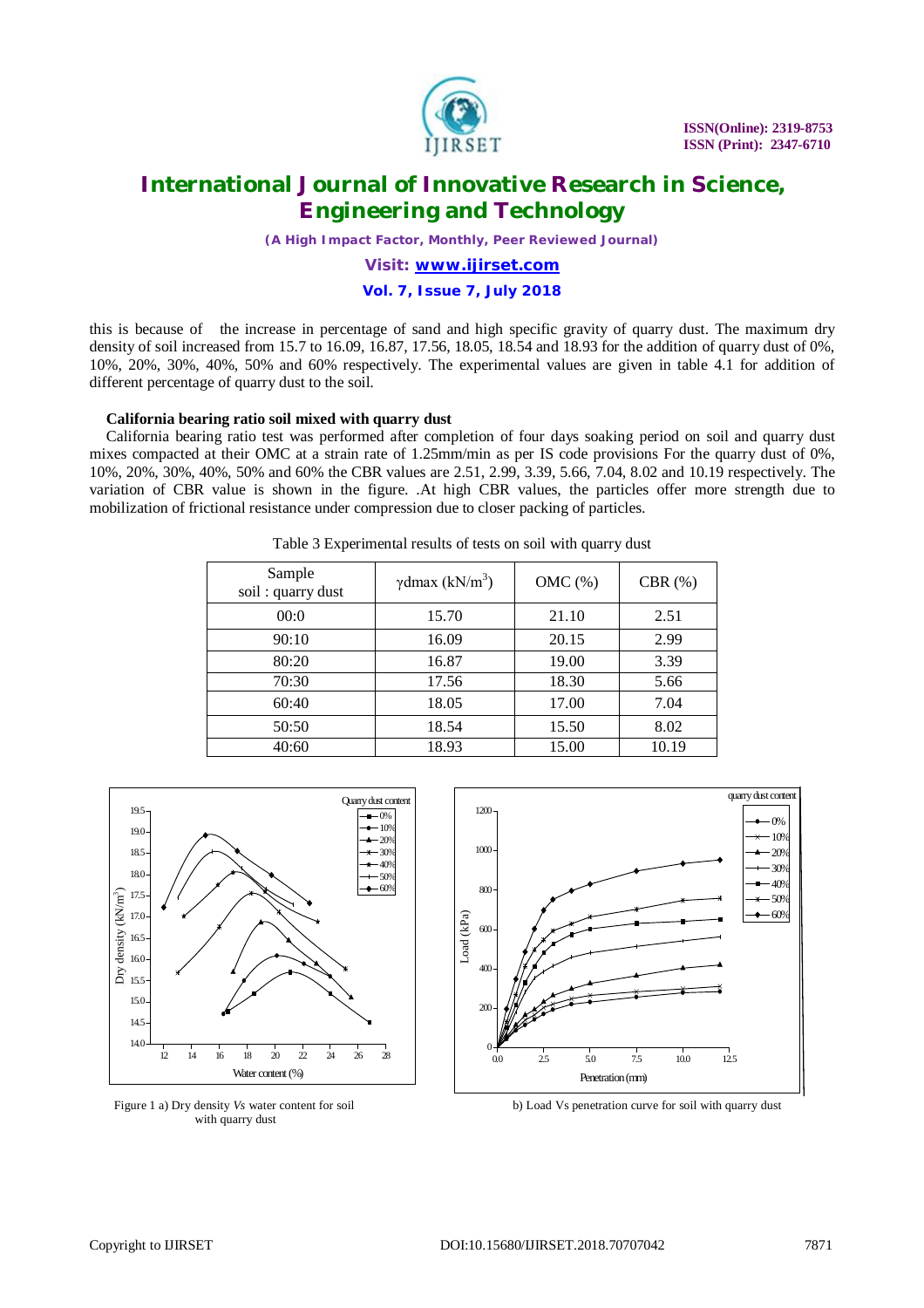

*(A High Impact Factor, Monthly, Peer Reviewed Journal)*

### *Visit: [www.ijirset.com](http://www.ijirset.com)*

### **Vol. 7, Issue 7, July 2018**

### **II. EFFECT OF WASTE PLASTIC ON SOIL**

Based on the experimental results, discussions have been made in this section. Effect of plastic content on compaction properties and effect of waste plastic content on CBR behaviors of soil alone and soil mixed with waste plastic strips have been discussed briefly.

### **2.1 Effect of waste plastic strips on compaction properties of soil**

Optimum moisture content (OMC) and maximum dry density (MDD) relations from standard proctor compaction tests for soil alone and soil mixed with waste plastic strips are summarized in Table 4.

| Size of plastic strip                                        | Plastic strip content $(\% )$ | $OMC(\% )$ | MDD $(kN/m^3)$ | CBR $(\% )$ |
|--------------------------------------------------------------|-------------------------------|------------|----------------|-------------|
| Type I<br>Retained between 20mm and<br>10 mm size sieves     | 0                             | 21.1       | 15.7           | 2.51        |
|                                                              | 0.5                           | 20.99      | 15.62          | 2.83        |
|                                                              |                               | 20.8       | 15.58          | 3.15        |
|                                                              | 1.5                           | 20.46      | 15.41          | 4.53        |
|                                                              | 2                             | 20.1       | 15.3           | 3.02        |
|                                                              | 2.5                           | 19.88      | 14.98          | 1.86        |
| Type II<br>Retained between 10 mm and<br>4.75 mm size sieves | 0                             | 21.1       | 15.7           | 2.51        |
|                                                              | 0.5                           | 21         | 15.6           | 2.75        |
|                                                              |                               | 20.89      | 15.55          | 3           |
|                                                              | 1.5                           | 20.6       | 15.398         | 3.48        |
|                                                              | 2                             | 20.2       | 15.25          | 2.2         |
|                                                              | 2.5                           | 19.9       | 15.09          | 1.78        |
| Type III<br>Retained between 4.75 mm and<br>1 mm size sieves | $\theta$                      | 21.1       | 15.7           | 2.51        |
|                                                              | 0.5                           | 21.08      | 15.58          | 2.75        |
|                                                              |                               | 20.95      | 15.49          | 2.9         |
|                                                              | 1.5                           | 20.7       | 15.26          | 3.16        |
|                                                              | 2                             | 20.3       | 15.09          | 2.12        |
|                                                              | 2.5                           | 20         | 14.859         | 1.7         |

#### **Table 4 Experimental values of compaction tests of soil and CBR mixed with plastic strips**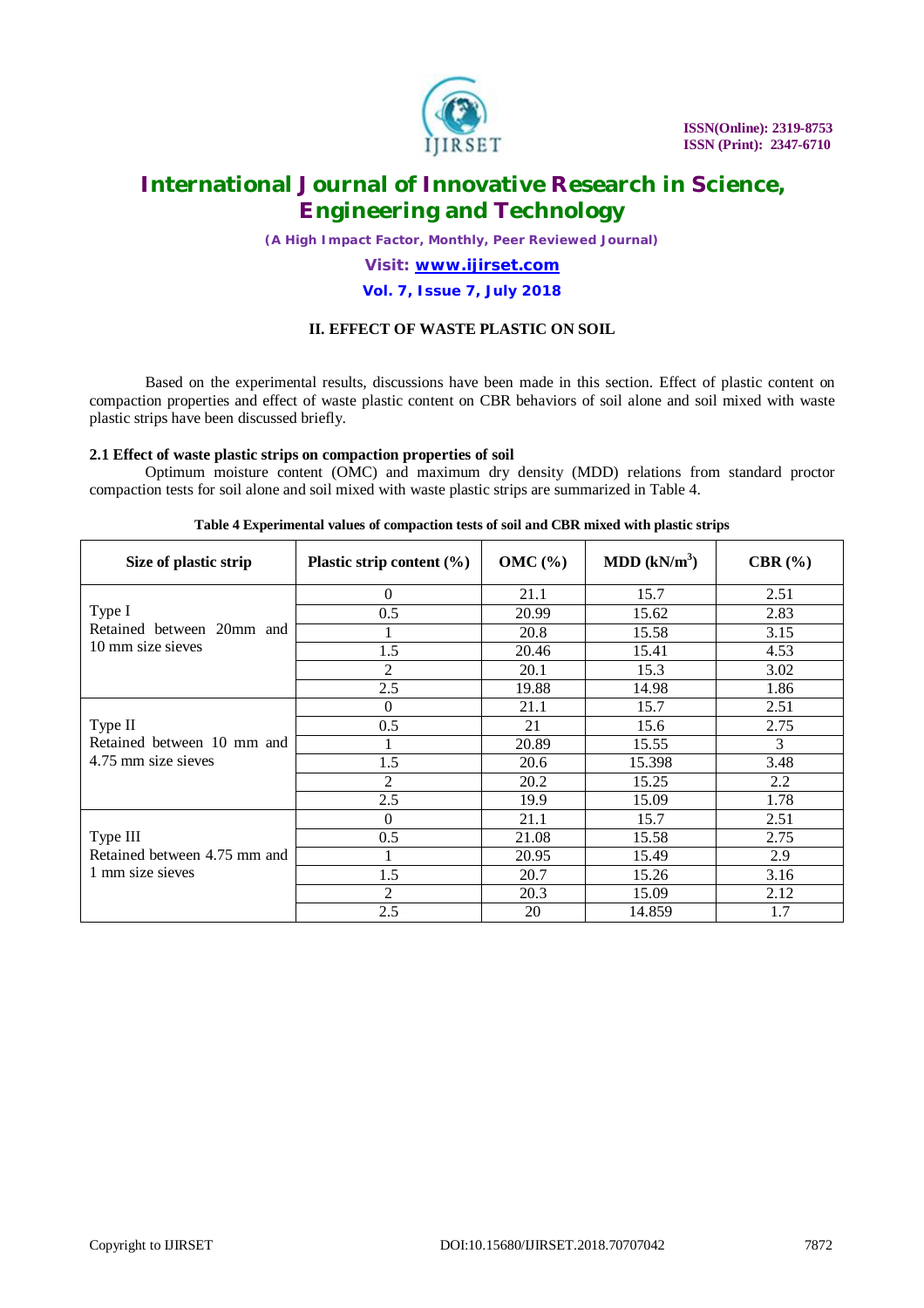

*(A High Impact Factor, Monthly, Peer Reviewed Journal)*

*Visit: [www.ijirset.com](http://www.ijirset.com)*

**Vol. 7, Issue 7, July 2018**



Figure 2 a) Variation of maximum dry density of soil with b) CBR vs plastic strip content plastic strip content



### **Effect of combination of quarry dust and plastic strips on soil**

In order to obtain maximum strength, the soil is tested by adding 30% of quarry dust and 1.5% Type I plastic strips. From the results it is found that there is increase in strength by adding optimum percentages of both quarry dust and waste plastic strips. Figure 4.14 shows the dry density *V/s* optimum moisture content for soil alone, soil with quarry dust, soil with plastic strips and combination of soil plus quarry dust plus plastic strips. For the combination of soil plus 30% quarry dust plus 1.5% plastic strips the maximum dry density *(MDD)* and optimum moisture content *(OMC)* are 17.1 kN/m<sup>3</sup> and 18% respectively. Figure 4.15 shows the variation of *CBR* with soil alone, soil with quarry dust and soil with plastic strips and combination of soil plus quarry dust plus plastic strips. For the combination of soil plus 30% quarry dust plus 1.5% plastic strips the *CBR* value is 7.95, which is 3.17 times more than normal soil.



**Figure 3 a)** Dry density Vs moisture content for soil, b) Load Vs penetration curve for soil, soil with quarry dust, soil with soil with quarry dust, soil with plastic and its combination plastic and combination of plastic and quarry dust with soil.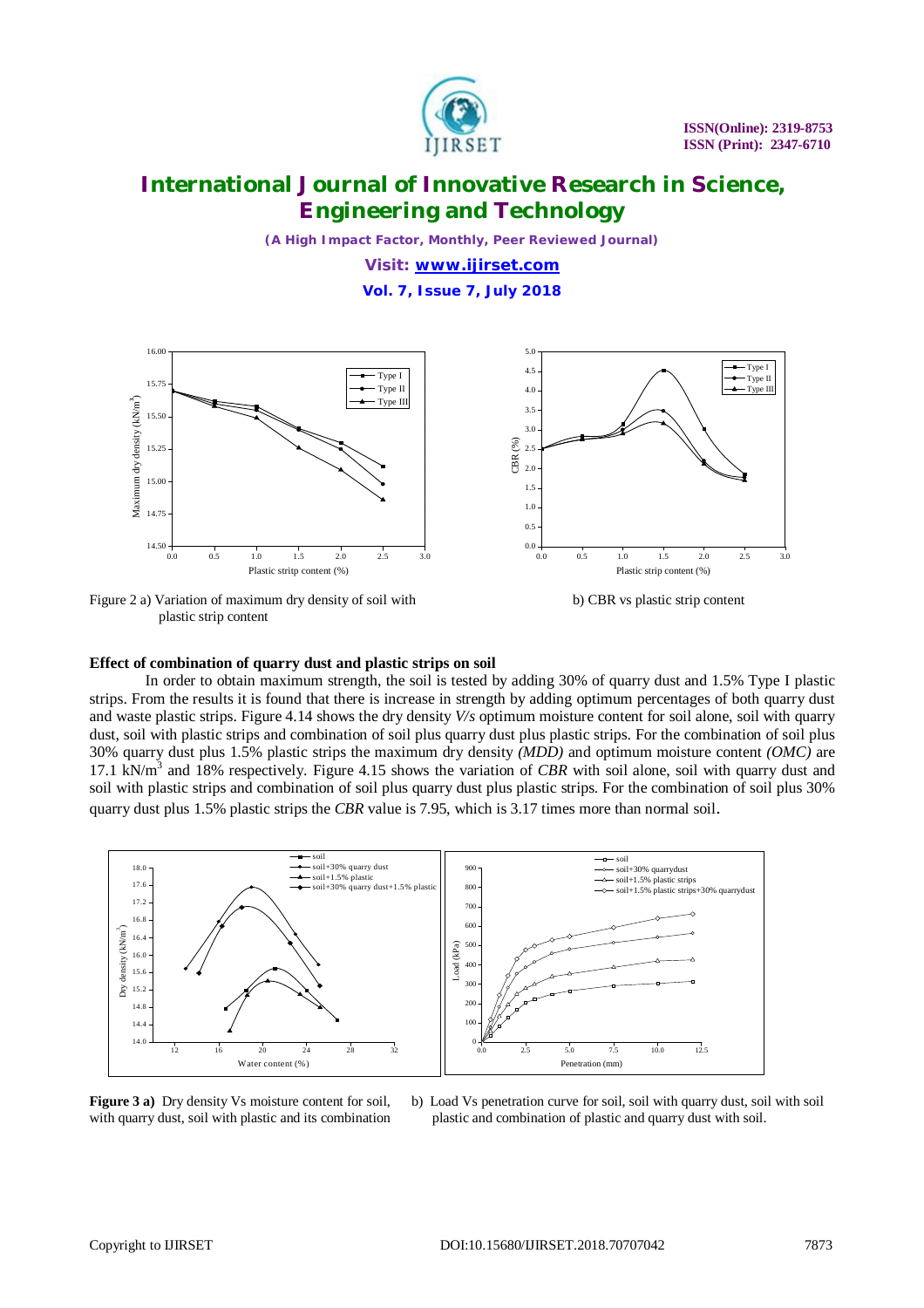

*(A High Impact Factor, Monthly, Peer Reviewed Journal)*

*Visit: [www.ijirset.com](http://www.ijirset.com)*

**Vol. 7, Issue 7, July 2018**



**Figure 4** Variation of CBR value

#### IV. **CONCLUSION**

Based on the present study, the following conclusions are drawn.

- 1. The addition of quarry dust decreases the OMC and increases the MDD of the soil and also CBR value of soil increased. The experimental results of compaction tests indicate that maximum dry density (MDD) of plastic reinforced soil decreases with increasing plastic strip content. There is marginal decrease in the optimum moisture content (OMC).
- 2. For soil admixed with only quarry dust, the optimum combination is found to be 70% soil and 30% quarry dust. The soaked CBR value of this mix is found to be 5.66, which is 2.255 times more than CBR value of soil alone. For soil admixed with only waste plastic strips, the optimum combination is found to be 1.5% plastic strips of size retained between 20mm and 10mm size IS sieves. The soaked CBR value of this mix is found to be 4.53, which is 1.8 times more than CBR value of soil alone.
- 3. For soil admixed with quarry dust and plastic, the proportion which yielded max CBR value was found to be 70% soil, 30% quarry dust and 1.5% plastic strips. The soaked CBR value of this combination was 7.95, which is 3.167 times more than soil alone.
- 4. There is increase in CBR value with addition of quarry dust and plastic strips and the increase in strength with addition of optimum percentage of quarry dust and waste plastic strips are more compared to only quarry dust and plastic strips with soil.
- 5. The reinforcement benefit increases with an increase in size and percentage of plastic strip content up to certain limit, and beyond that it reduces its strength.
- 6. This study has attempted to provide an insight into the CBR behaviour of quarry dust and waste plastic (PET) strip mixed soil for use in subgrade in constructing rural roads, utilizing some portion of the waste in this way will reduce the quantity of the waste requiring disposal. More so the disposal in this way will be in an environmental friendly manner.

#### **REFERENCES**

- [1] A.K. Choudhary, J.N. Jha and K.S. Gill (2010) **"***A Study on CBR Behavior of Waste Plastic Strip Reinforced Soil*" Emirates Journal for Engineering Research, 15(1), pp. 51-57.
- [2] Akshat Mehrotra, Hadi Ghasemian, D.R.Kulakarni, N.R.Patil (2014) *"Effect Of HDPE Plastic On The Unconfined Compressive Strength Of Black Cotton Soil"* International Journal Of Innovative Research In Science, ISSN: 2319-8753,Vol. 3, Issue 1.